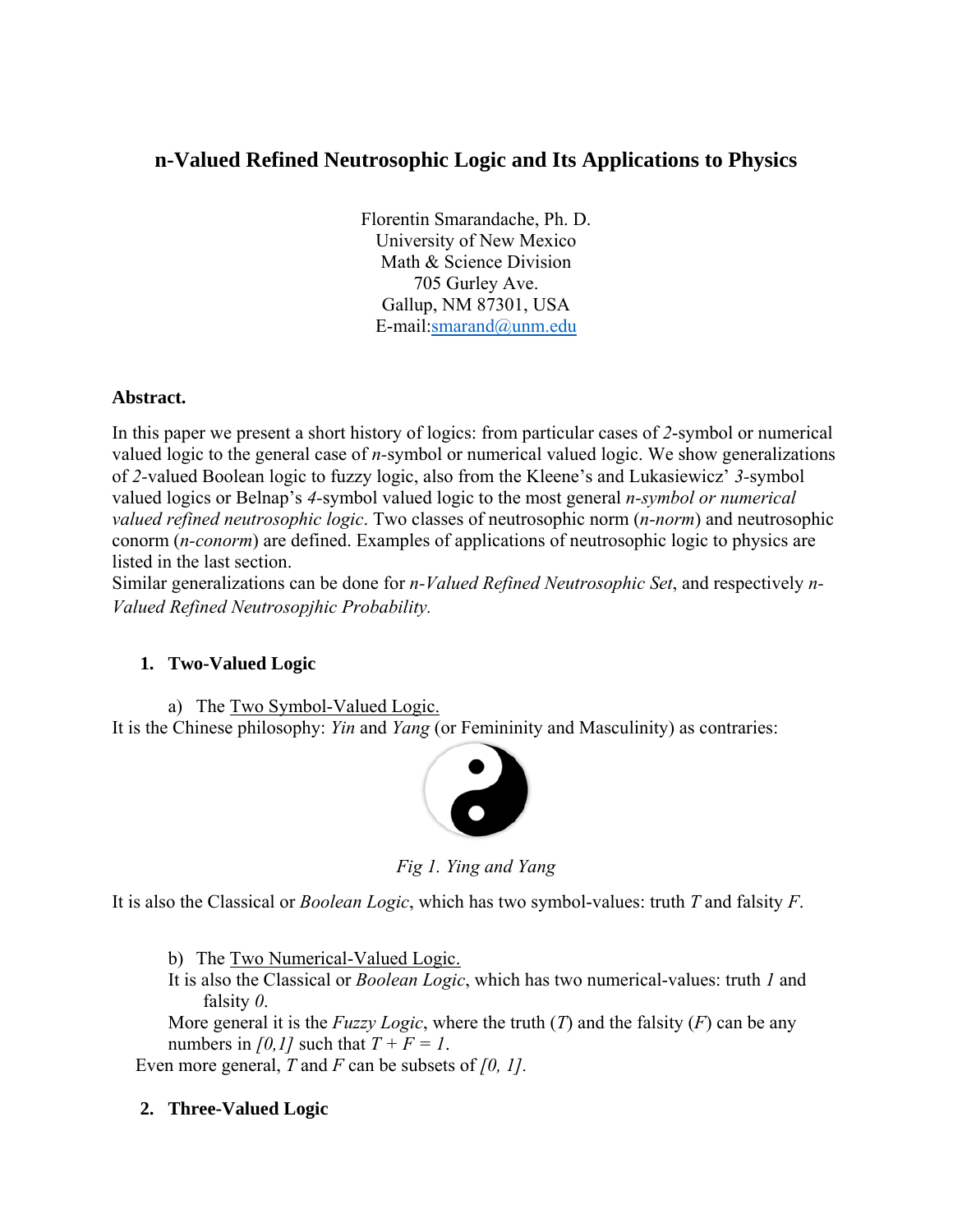a) The Three Symbol-Valued Logics:

i) *Łukasiewicz 's Logic*: True, False, and Possible.

ii) *Kleene's Logic*: True, False, Unknown (or Undefined).

iii) Chinese philosophy extended to: *Yin, Yang,* and *Neuter* (or Femininity, Masculinity, and Neutrality) – as in Neutrosophy.

Neutrosophy philosophy was born from neutrality between various philosophies. Connected with Extenics (Prof. Cai Wen, 1983), and Paradoxism (F. Smarandache, 1980).

Neutrosophy is a new branch of philosophy that studies the origin, nature, and scope of neutralities, as well as their interactions with different ideational spectra.

This theory considers every notion or idea  $\langle A \rangle$  together with its opposite or negation  $\langle \text{anti}A \rangle$ and with their spectrum of neutralities <neutA> in between them (i.e. notions or ideas supporting neither  $\leq A$  nor  $\leq$  anti $A$ ).

The  $\le$ neutA $>$  and  $\le$ antiA $>$  ideas together are referred to as  $\le$ nonA $>$ .

Neutrosophy is a generalization of Hegel's dialectics (the last one is based on  $\langle A \rangle$  and  $\langle \text{anti}A \rangle$ only).

According to this theory every idea  $\langle A \rangle$  tends to be neutralized and balanced by  $\langle \text{anti} \rangle$  and <nonA> ideas - as a state of equilibrium.

In a classical way  $\langle A \rangle$ ,  $\langle \text{neut} \rangle$ ,  $\langle \text{anti} \rangle$  are disjoint two by two. But, since in many cases the borders between notions are vague, imprecise, Sorites, it is possible that  $\langle A \rangle$ ,  $\langle \text{neut}A \rangle$ ,  $\langle \text{anti}A \rangle$ (and  $\leq$ nonA $>$  of course) have common parts two by two, or even all three of them as well. Such contradictions involves Extenics. Neutrosophy is the base of all neutrosophics and it is used in engineering applications (especially for software and information fusion), medicine, military, airspace, cybernetics, physics.

b) The Three Numerical-Valued Logic:

*i) Kleene's Logic*: True (*1*), False (*0*), Unknown (or Undefined) (*1/2*),

and uses "min" for  $\wedge$ , "max" for  $\vee$ , and "1-" for negation.

ii) More general is the *Neutrosophic Logic* [Smarandache, 1995], where the truth (*T*) and the falsity (*F*) and the indeterminacy (*I*) can be any numbers in [0, 1], then  $0 \le T + I + F \le 3$ . More general: Truth (*T*), Falsity (*F*), and Indeterminacy (*I*) are standard or nonstandard subsets of the nonstandard interval *]-0, 1+[.*

# **3. Four-Valued Logic**

a) The Four Symbol-Valued Logic

i) It is *Belnap's Logic:* True (*T*), False (*F*), Unknown (*U*), and Contradiction (*C*), where *T, F, U, C* are symbols, not numbers.

Below is the Belnap's conjunction operator table:

|           | F         | U           | C           | T |
|-----------|-----------|-------------|-------------|---|
| ${\bf F}$ | F         | F           | F           | F |
| U         | F         | U           | F           | U |
| C         | ${\bf F}$ | $\mathbf F$ | $\mathbf C$ | C |
| т         | F         | U           | C           | T |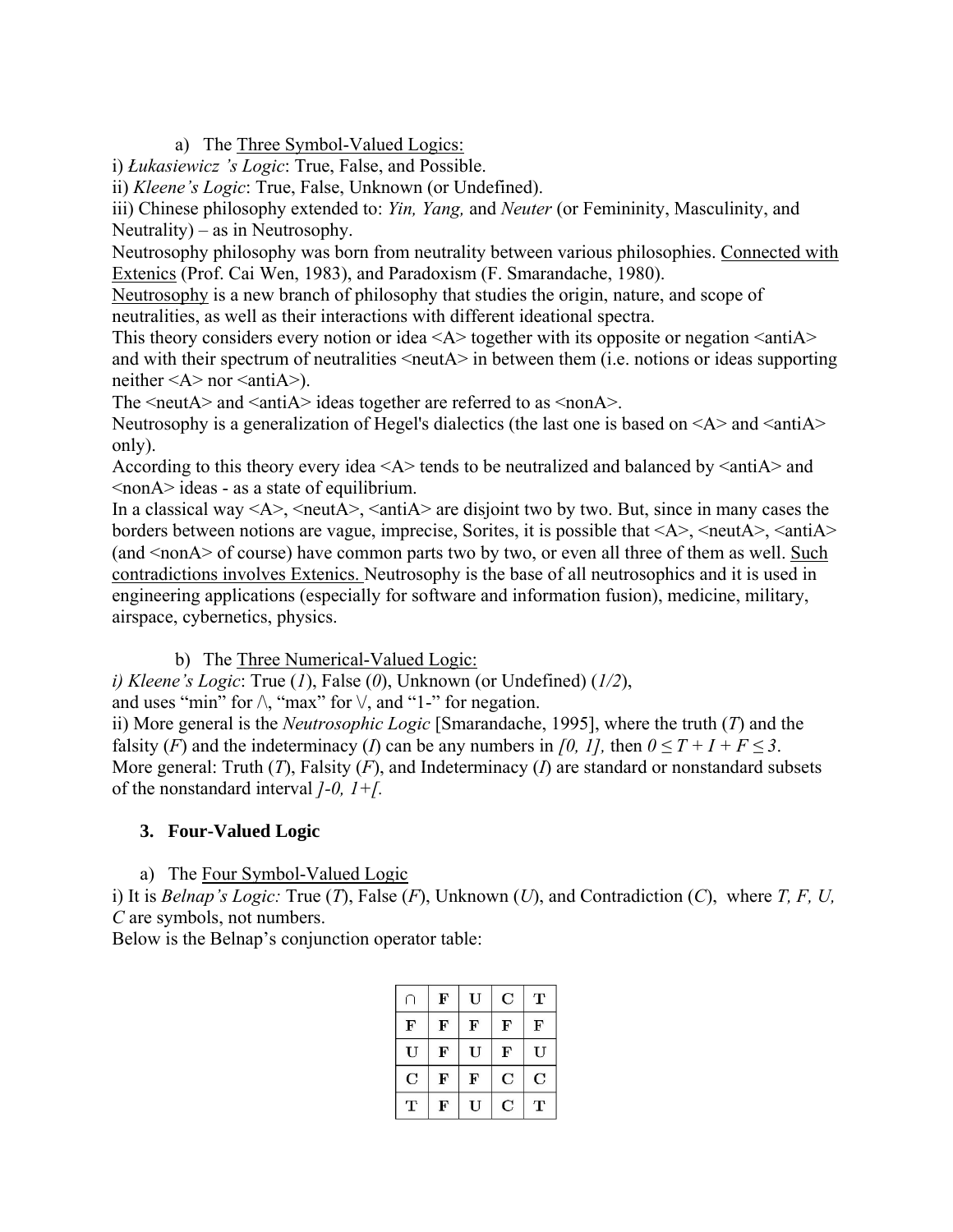#### *Table 1.*

Restricted to *T, F, U,* and to *T, F, C,* the Belnap connectives coincide with the connectives in Kleene's logic.

ii) Let  $G =$  Ignorance. We can also propose the following two 4-Symbol Valued Logics: *(T, F, U, G),* and *(T, F, C, G).*

iii) *Absolute-Relative 2-, 3-, 4-, 5-, or 6-Symbol Valued Logics* [Smarandache, 1995].

Let  $T_A$  be truth in all possible worlds (according to Leibniz's definition);

*TR* be truth in at last one world but not in all worlds;

and similarly let *IA* be indeterminacy in all possible worlds;

*IR* be indeterminacy in at last one world but not in all worlds;

also let *FA* be falsity in all possible worlds;

*FR* be falsity in at last one world but not in all worlds;

Then we can form several Absolute-Relative 2-, 3-, 4-, 5-, or 6-Symbol Valued Logics just taking combinations of the symbols *TA, TR, IA, IR, FA,* and *FR*.

As particular cases, very interesting would be to study the Absolute-Relative 4-Symbol Valued Logic *(TA, TR, FA, FR),* as well as the Absolute-Relative *6*-Symbol Valued Logic *(TA, TR, IA, IR, FA, FR).* 

b) *Four Numerical-Valued Neutrosophic Logic:* Indeterminacy I is refined (split) as U = Unknown, and  $C =$  contradiction.

T, F, U, C are subsets of [0, 1], instead of symbols;

This logic generalizes Belnap's logic since one gets a degree of truth, a degree of falsity, a degree of unknown, and a degree of contradiction.

Since  $C = T\Delta F$ , this logic involves the Extenics.

## **4. Five-Valued Logic**

*a) Five Symbol-Valued Neutrosophic Logic* [Smarandache, 1995]:

Indeterminacy *I* is refined (split) as  $U =$  Unknown,  $C =$  contradiction, and  $G =$  ignorance; where the symbols represent:

 $T = \text{truth}$ ;

 $F =$  falsity;

 $U =$  neither *T* nor *F* (undefined);

 $C = T\sqrt{F}$ , which involves the Extenics;

 $G = T\sqrt{F}$ .

*b)* If *T, F, U, C, G* are subsets of *[0, 1]* then we get: a *Five Numerical-Valued Neutrosophic Logic*.

## **5. Seven-Valued Logic**

*a) Seven Symbol-Valued Neutrosophic Logic* [Smarandache, 1995]: I is refined (split) as *U, C, G,* but *T* also is refined as  $T_A$  = absolute truth and  $T_R$  = relative truth, and *F* is refined as  $F_A$  = absolute falsity and  $F_R$  = relative falsity. Where:

*U* = neither  $(T_A \text{ or } T_R)$  nor  $(F_A \text{ or } F_R)$  (i.e. undefined);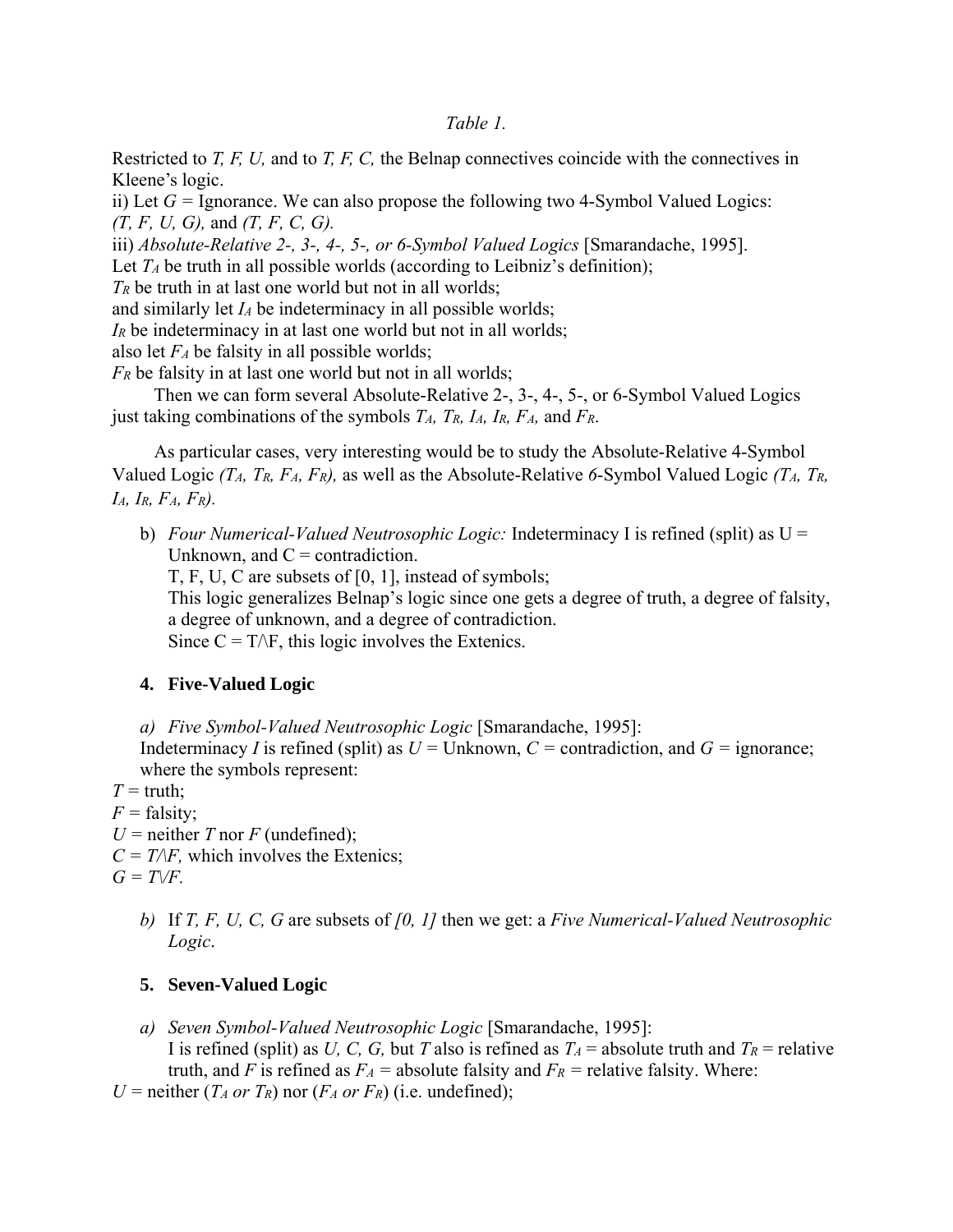$C = (T_A \text{ or } T_R) \wedge (F_A \text{ or } F_R)$  (i.e. Contradiction), which involves the Extenics;  $G = (T_A \text{ or } T_R) \vee (F_A \text{ or } F_R)$  (i.e. Ignorance). All are symbols.

*b)* But if *TA, TR, FA, FR, U, C, G* are subsets of *[0, 1]*, then we get a *Seven Numerical-Valued Neutrosophic Logic*.

#### 6. **n-Valued Logic**

*a) The n-Symbol-Valued Refined Neutrosophic Logic* [Smarandache, 1995]*.* In general:

*T* can be split into many types of truths:  $T_1$ ,  $T_2$ , ...,  $T_p$ , and *I* into many types of indeterminacies: *I<sub>1</sub>, I<sub>2</sub>, ..., I<sub>r</sub>, and <i>F* into many types of falsities: *F<sub>1</sub>*, *F<sub>2</sub>*, ..., *F<sub>s<sub>1</sub>*</sub>, where all *p*, *r*, *s*  $\geq$  *I* are integers, and  $p + r + s = n$ . Even more: T, I, and/or F (or any of their subcomponents  $T_j$ , I<sub>k</sub>, and/or F<sub>1</sub>) can be countable or uncountable infinite sets.

All subcomponents  $T_j$ ,  $I_k$ ,  $F_l$  are symbols for  $j \in \{1, 2, ..., p\}$ ,  $k \in \{1, 2, ..., r\}$ , and  $l \in \{1, 2, ..., s\}$ . If at least one  $I_k = T_i \wedge F_l$  = contradiction, we get again the Extenics.

b) *The n-Numerical-Valued Refined Neutrosophic Logic.* In the same way, but all subcomponents *Tj, Ik, Fl* are not symbols, but subsets of *[0,1],* for all

*j* ∈ *{1,2,…,p},* all *k* ∈ *{1,2,…,r},* and all *l* ∈ *{1,2,…,s}.* 

If all sources of information that separately provide neutrosophic values for a specific subcomponent are independent sources, then in the general case we consider that each of the subcomponents *Tj, Ik, Fl* is independent with respect to the others and it is in the non-standard set *]*-0,  $1^{\text{+}}$ [. Therefore per total we have for crisp neutrosophic value subcomponents  $T_j$ ,  $I_k$ ,  $F_l$  that:

$$
{}^{-}0 \leq \sum_{j=1}^{p} T_j + \sum_{k=1}^{r} I_k + \sum_{l=1}^{s} F_l \leq n^{+}
$$
 (1)

where of course  $n = p + r + s$  as above.

If there are some dependent sources (or respectively some dependent subcomponents), we can treat those dependent subcomponents together. For example, if *T2* and *I3* are dependent, we put them together as  $\tau_0 \leq T_2 + I_3 \leq I^+$ .

The non-standard unit interval *]- 0, 1+[* , used to make a distinction between *absolute* and *relative* truth/indeterminacy/falsehood in philosophical applications, is replace for simplicity with the standard (classical) unit interval *[0, 1]* for technical applications.

For at least one  $I_k = T_i \wedge F_l$  = contradiction, we get again the Extenics.

### **7. n-Valued Neutrosophic Logic Connectors**

#### **a) n-Norm and n-Conorm defined on combinations of t-Norm and t-Conorm**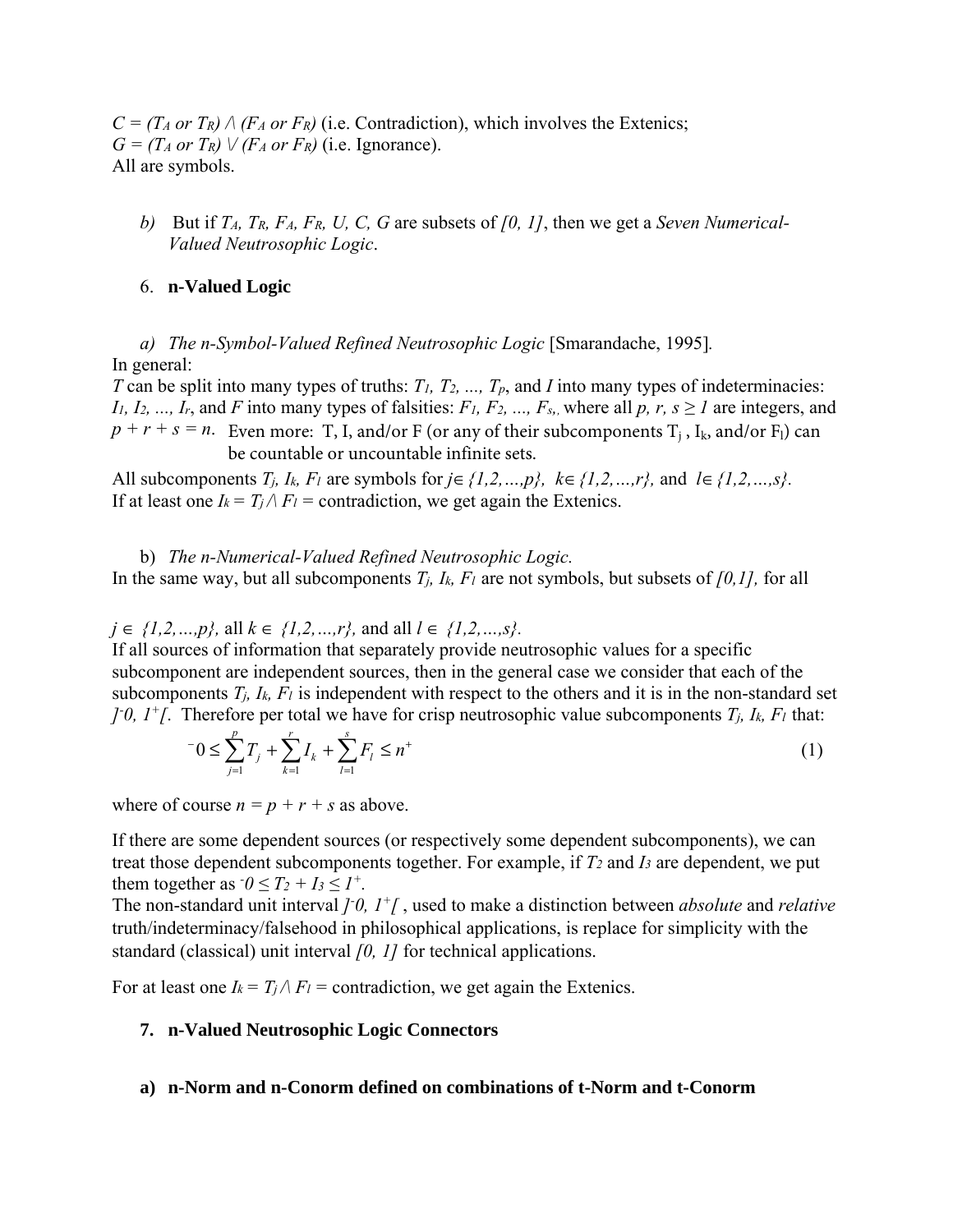The n-norm is actually the neutrosophic conjunction operator, NEUTROSOPHIC AND  $(\wedge_n)$ ; while the n-conorm is the neutrosophic disjunction operator, NEUTROSOPHIC OR  $(\vee_n)$ .

One can use the t-norm and t-conorm operators from the fuzzy logic in order to define the **n-norm** and respectively **n-conorm** in neutrosophic logic:

$$
n\text{-}norm\left(\text{ (}T_{j}\text{)}\text{)}\text{=}\text{ (}1,2,\ldots,p\text{, }(I_{k})\text{)}\text{=}\text{ (}1,2,\ldots,r\text{, }(F_{l})\text{]}\text{=}\text{ (}1,2,\ldots,s\text{)}\text{ }\right) =
$$

(
$$
[t\text{-}norm(T_j)]_{j=\{1,2,...,p\}}
$$
,  $[t\text{-}conorm(I_k)]_{k=\{1,2,...,r\}}$ ,  $[t\text{-}conorm(F_l)]_{l=\{1,2,...,s\}}$ )

and

$$
n\text{-conorm}\big(\ (T_j)_{j=\{1,2,\ldots,p\}},\ (I_k)_{k=\{1,2,\ldots,r\}},\ (F_l)_{l=\{1,2,\ldots,s\}}\ \big)=\ (3)
$$
\n
$$
\big(\ [t\text{-conorm}(T_j)_{j=\{1,2,\ldots,p\}},\ [t\text{-norm}(I_k)_{k=\{1,2,\ldots,r\}},\ [t\text{-norm}(F_l)_{l=\{1,2,\ldots,s\}}\ \big)
$$

and then one normalizes if needed.

Since the n-norms/n-conorms, alike t-norms/t-conorms, can only approximate the interconnectivity between two n-Valued Neutrosophic Propositions, there are many versions of these approximations.

For example, for the n-norm:

the indeterminate (sub)components  $I_k$  alone can be combined with the t-conorm in a pessimistic way [i.e. lower bound], or with the t-norm in an optimistic way [upper bound];

while for the n-conorm:

the indeterminate (sub)components  $I_k$  alone can be combined with the t-norm in a pessimistic way [i.e. lower bound], or with the t-conorm in an optimistic way [upper bound].

In general, if one uses in defining an n-norm/n-conorm for example the t-norm *min{x, y}*  then it is indicated that the corresponding t-conorm used be  $max\{x, y\}$ ; or if the t-norm used is the product *x*·*y* then the corresponding t-conorm should be  $x+y-x \cdot y$ ; and similarly if the t-norm used is  $max\{0, x+y-1\}$  then the corresponding t-conorm should be  $min\{x+y, 1\}$ ; and so on.

Yet, it is still possible to define the n-norm and n-conorm using different types of t-norms and tconorms.

## **b) N-norm and n-conorm based on priorities.**

For the <u>n-norm</u> we can consider the priority:  $T < I < F$ , where the subcomponents are supposed to conform with similar priorities, i.e.

 $T_1 < T_2 < ... < T_p < I_1 < I_2 < ... < I_r < F_1 < F_2 < ... < F_s$ . (4) While for the <u>n-conorm</u> one has the opposite priorities:  $T > I > F$ , or for the refined case:

$$
T_1 > T_2 > \dots > T_p > I_1 > I_2 > \dots > I_r > F_1 > F_2 > \dots > F_s.
$$
 (5)

By definition  $A \leq B$  means that all products between A and B go to B (the bigger).

Let's say, one has two neutrosophic values in simple (non-refined case):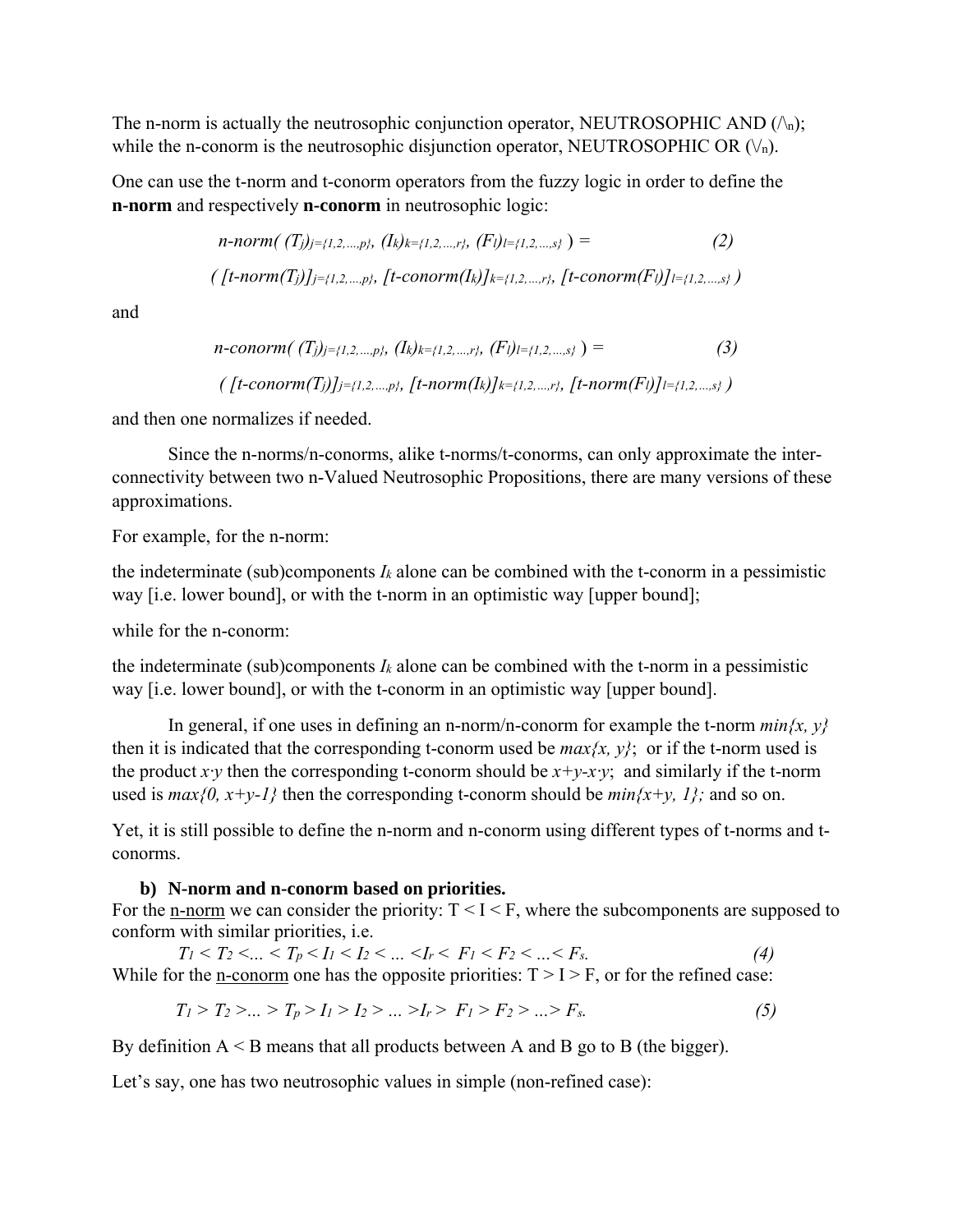$$
(T_x, I_x, F_x) \tag{6}
$$

and

$$
(Ty, Iy, Fy).
$$
 (7)

Applying the n-norm to both of them, with priorities  $T \leq I \leq F$ , we get:

$$
(T_x, I_x, F_x) \wedge_n (T_y, I_y, F_y) = (T_x T_y, T_x I_y + T_y I_x + I_x I_y, T_x F_y + T_y F_x + I_x F_y + I_y F_x + F_x F_y) \tag{8}
$$

Applying the n-conorm to both of them, with priorities  $T > I > F$ , we get:

$$
(T_x, I_x, F_x) \vee_n (T_y, I_y, F_y) = (T_xT_y + T_xI_y + T_yI_x + T_xF_y + T_yF_x, I_xI_y + I_xF_y + I_yF_x, F_xF_y). \tag{9}
$$

In a lower bound (pessimistic) n-norm one considers the priorities  $T < I < F$ , while in an upper bound (optimistic) n-norm one considers the priorities  $I < T < F$ .

Whereas, in an upper bound (optimistic) n-conorm one considers  $T > I > F$ , while in a lower bound (pessimistic) n-conorm one considers the priorities  $T > F > I$ .

Various priorities can be employed by other researchers depending on each particular application.

### **8. Particular Cases**

If in *6 a)* and *b)* one has all  $I_k = 0$ ,  $k = \{1, 2, ..., r\}$ , we get the **n-Valued Refined Fuzzy Logic**.

If in 6 a) and b) one has only one type of indeterminacy, i.e.  $k = 1$ , hence  $I_1 = I > 0$ , we get the **n-Valued Refined Intuitionistic Fuzzy Logic**.

### **9. Distinction between Neutrosophic Physics and Paradoxist Physics**

Firstly, we make a distinction between Neutrosophic Physics and Paradoxist Physics.

### **a) Neutrosophic Physics**.

Let <A> be a physical entity (i.e. concept, notion, object, space, field, idea, law, property, state, attribute, theorem, theory, etc.),  $\langle \text{antiA} \rangle$  be the opposite of  $\langle \text{A} \rangle$ , and  $\langle \text{neutA} \rangle$  be their neutral (i.e. neither  $\leq A$  nor  $\leq$  anti $A$ , but in between).

Neutrosophic Physics is a mixture of two or three of these entities  $\langle A \rangle$ ,  $\langle \text{anti}A \rangle$ , and  $\langle \text{neut}A \rangle$ that hold together.

Therefore, we can have neutrosophic fields, and neutrosophic objects, neutrosophic states, etc.

### **b) Paradoxist Physics**.

Neutrosophic Physics is an extension of Paradoxist Physics, since Paradoxist Physics is a combination of physical contradictories  $\langle A \rangle$  and  $\langle \text{anti}A \rangle$  only that hold together, without referring to their neutrality *<neutA>*. Paradoxist Physics describes collections of objects or states that are individually characterized by contradictory properties, or are characterized neither by a property nor by the opposite of that property, or are composed of contradictory sub-elements. Such objects or states are called *paradoxist entities.* 

These domains of research were set up in the *1995* within the frame of neutrosophy, neutrosophic logic/set/probability/statistics.

$$
(6)
$$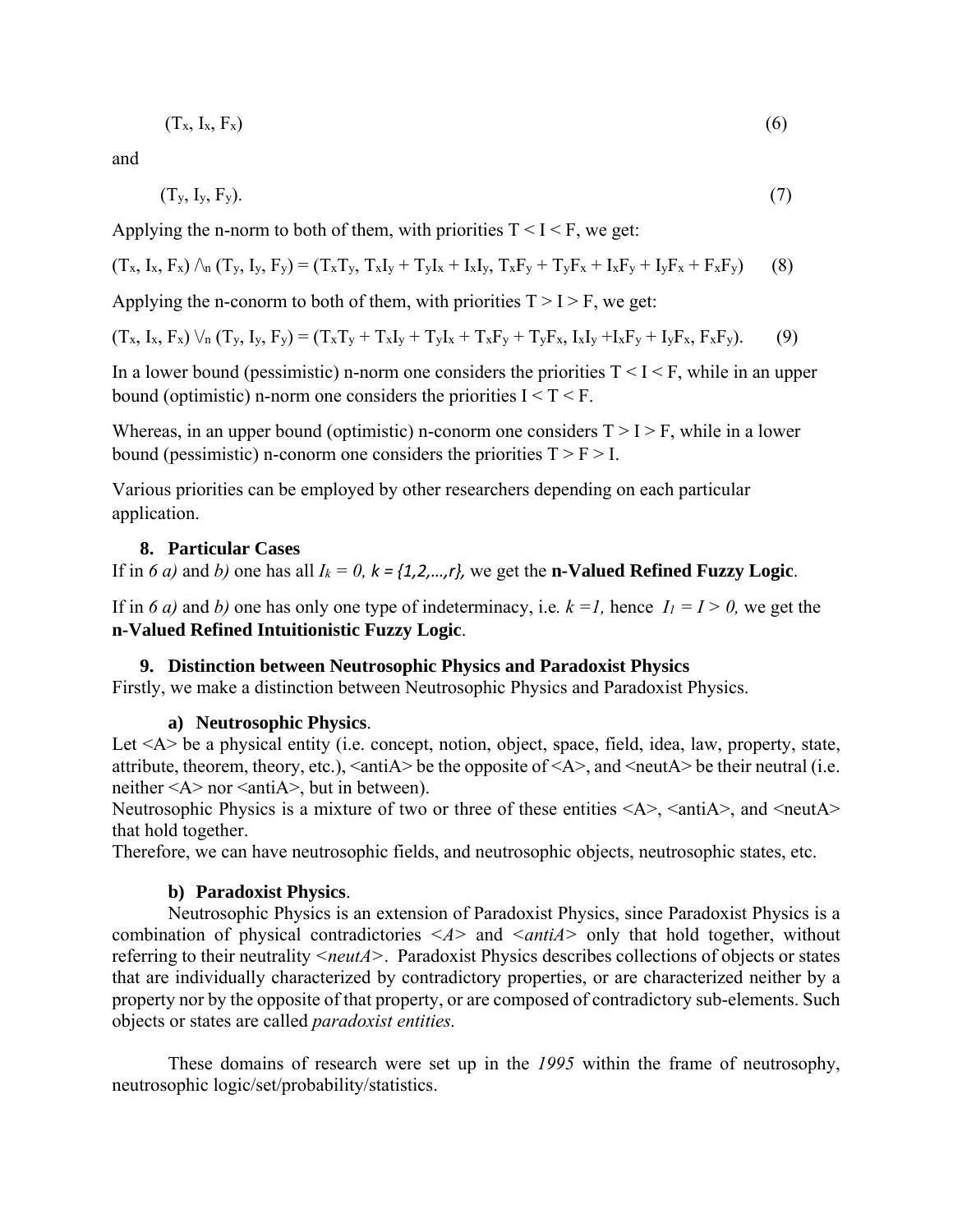## **10. n-Valued Refined Neutrosophic Logic Applied to Physics**

There are many cases in the scientific (and also in humanistic) fields that two or three of these items *<A>, <antiA>,* and *<neutA>* simultaneously coexist.

Several **Examples** of paradoxist and neutrosophic entities:

- anions in two spatial dimensions are arbitrary spin particles that are neither bosons (integer spin) nor fermions (half integer spin);

- among possible *Dark Matter* candidates there may be exotic particles that are neither *Dirac* nor *Majorana fermions;* 

- mercury (Hg) is a state that is neither liquid nor solid under normal conditions at room temperature;

- non-magnetic materials are neither ferromagnetic nor anti-ferromagnetic;

- quark gluon plasma (QGP) is a phase formed by quasi-free quarks and gluons that behaves neither like a conventional plasma nor as an ordinary liquid;

- *unmatter,* which is formed by matter and antimatter that bind together (F. Smarandache, 2004);

- neutral kaon, which is a pion & anti-pion composite (R. M. Santilli, 1978) and thus a form of unmatter:

- neutrosophic methods in General Relativity (D. Rabounski, F. Smarandache, L. Borissova, 2005);

- neutrosophic cosmological model (D. Rabounski, L. Borissova, 2011);
- neutrosophic gravitation (D. Rabounski);
- qubit and generally quantum superposition of states;
- semiconductors are neither conductors nor isolators;
- semi-transparent optical components are neither opaque nor perfectly transparent to light;
- quantum states are metastable (neither perfectly stable, nor unstable);
- neutrino-photon doublet (E. Goldfain);

- the "multiplet" of elementary particles is a kind of 'neutrosophic field' with two or more values (E. Goldfain, 2011);

- A "neutrosophic field" can be generalized to that of operators whose action is selective. The effect of the neutrosophic field is somehow equivalent with the "tunneling" from the solid physics, or with the "spontaneous symmetry breaking" (SSB) where there is an internal symmetry which is broken by a particular selection of the vacuum state (E. Goldfain).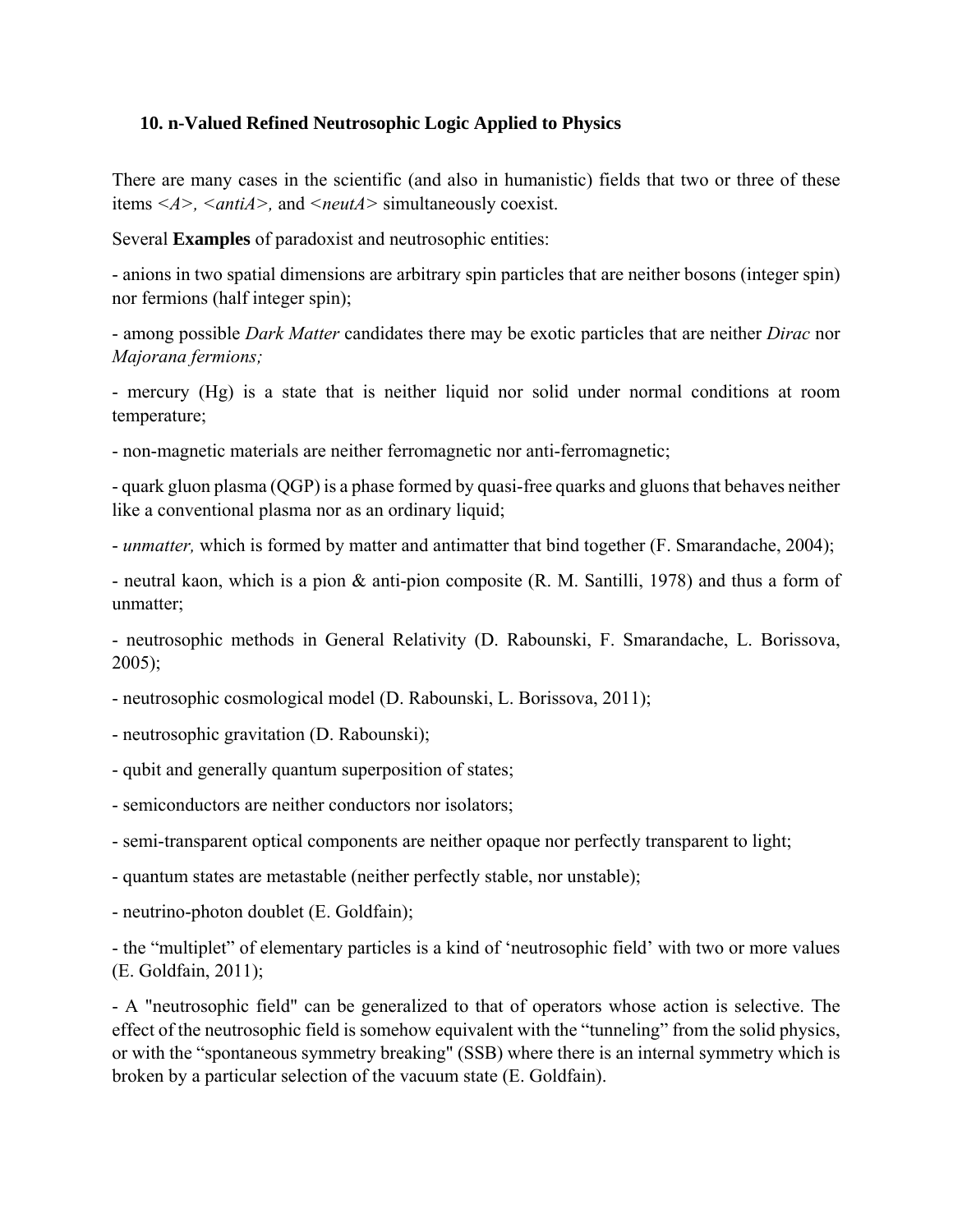**Conclusion** 

Many types of logics have been presented above. For the most general logic, the n-valued refined neutrosophic logic, we presented two classes of neutrosophic operators to be used in combinations of neutrosophic valued propositions in physics.

Similar generalizations are done for **n-Valued Refined Neutrosophic Set**, and respectively **n-Valued Refined Neutrosopjhic Probability**.

## **References**

Didier Dubois, Uncertainty Theories, Degrees of Truth and Epistemic States, http://www.icaart.org/Documents/Previous Invited Speakers/2011/ICAART2011 Dubois.pdf

Florentin Smarandache, editor, Proceedings of the Introduction to Neutrosophic Physics: Unmatter & Unparticle - International Conference, Zip Publ., Columbus, 2011.

Dmitri Rabounski, Florentin Smarandache, Larissa Borisova, Neutrosophic Methods in General Relativity. Neutrosophic Book Series, 10. *Hexis, Phoenix, AZ,* 2005. 78 pp.

Dmiriǐ Rabunskiĭ, Florenitn Smarandake, Larissa Borisova, \cyr Neĭtrosofskie metody v obshcheĭ teorii otnositelʹnosti. (Russian) [Neutrosophic Methods in the General Theory of Relativity] Translated from the 2005 English edition [Hexis, Phoenix, AZ]. *Hexis, Phoenix, AZ,* 2005. 105 pp.

F. Smarandache, Neutrosophic Logic and Set, mss., http://fs.gallup.unm.edu/neutrosophy.htm, 1995.

Florentin Smarandache, *A Unifying Field in Logics: Neutrosophic Field,* Multiple-Valued Logic / An International Journal, Vol. 8, No. 3, 385-438, June 2002.

Umberto Rivieccio, *Neutrosophic logics: Prospects and problems*, Fuzzy Sets and Systems, Vol. 159, Issue 14, pp. 1860 – 1868, 2008.

Florentin Smarandache, *An Introduction to the Neutrosophic Probability Applied in Quantum Statistics*, <Bulletin of Pure and Applied Sciences>, Physics, 13-25, Vol. 22D, No. 1, 2003.

F. Smarandache, Neutrosophic Set — A Generalization of the Intuitionistic Fuzzy Set. *Int. J. Pure Appl. Math.* 24 (2005), No. 3, 287-297.

Florentin Smarandache, *A Unifying Field in Logics: Neutrosophic Logic*, <Multiple Valued Logic / An International Journal>, USA, ISSN 1023-6627, Vol. 8, No. 3, pp. 385-438, 2002. The whole issue of this journal is dedicated to Neutrosophy and Neutrosophic Logic.

Etc.